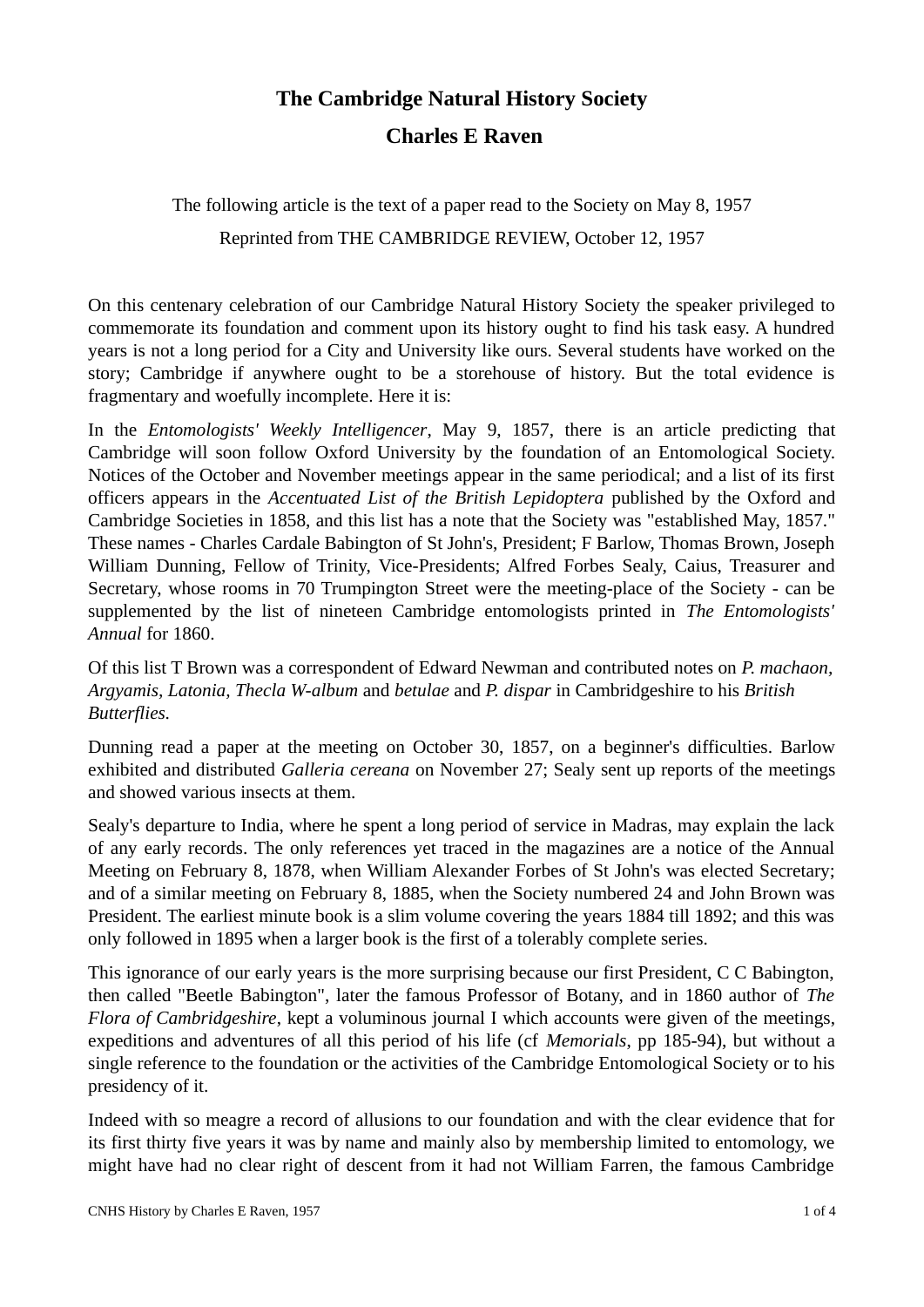naturalist and furrier, whose father, William Farren, junior, of King's Old Gatehouse and afterwards of 10, Rose Crescent, was an original member, become our Secretary; and in 19007 proposed to revise the rules of the Society. These were the originals, approved and dated 1857; and when this was mentioned the President, Dr Shipley, the famous and hospitable Master of Christ's, declared "So this present year is our jubilee; we must celebrate it."

Obviously the Society sprang from two parents. There had been for at least ten years before 1857 a Cambridgeshire Naturalists' Club if which John Stevens Henslow, the only senior man from whom Charles Darwin had got any encouragement and who was Professor of Botany till 1861, was a mainstay. To this Club, which seems to have been small and informal, Babington in his *Journals* constantly refers in regard to the meetings and expeditions organised by it and which he regularly attended. Among its members were Simeon Hilary, Fellow of St John's, F J A Hort, afterwards Lady Margaret's Professor of Divinity, and then a keen student of brambles, and W W Newbould, curate of Comberton, "father of Huntingdonshire botany". But the numbers seem never to have been more than about a dozen, and their main purpose was to organise excursions and share the cost of hired transport. Its other parent was the group of entomologist of whom the Rev. Leonard Jenyns of Gamlingay fame; William and Charles Bree; the Rev. H Harpur Crewe of Trinity, then a curate in Suffolk and famous for this study of the Eupitheciae; and the great lepidopterist, Frederick Bond, were the most influential. Entomology was at this time a very popular and flourishing pursuit. J O Westwood, author of many handbooks and doyen of the insect-loving world, had been given the Royal Medal by the Royal Society; H T Stainton was publishing his *Manual of British Butterflies and Moths* and was preparing the second volume of his monograph of the *Tineira*; Henry Doubleday, the Quaker grocer of Epping, whose empty molasses barrels originated the practice of sugaring, and the Rev. Joseph Greene, author of *The Insect Hunter's Companion*, whose records of pupa-digging had inspired comic songs, had opened uup new types of collecting; the weekly numbers of the *Intelligencer* show how keen and how wide-spread was the interest. And Cambridge with the fens and the chalk, the meres and the brecksand, *P. machaon, P. dispar* and *T. pruni* was a much favoured centre. Its Entomological Society could always rely upon distinguished visitors.

So our Society was founded - first as the Cambridge Entomological Society; then (in the 'eighties) as the Entomological Society and Field Naturalists' Club; and finally, after much debate, in 1892 as the Entomological and Natural History Society.

During its first thirty years of life the Society was principally devoted to insects. Much excellent work was done on the micro-lepidoptera; and other orders, coleoptera, hymenoptera and neuroptera, were fairly sedulously collected. The great invasion of *V. antiopa* in the autumn of 1872 first introduced Alfred Jones, dentist and lepidopterist, to the Society to which he gave good help for thirty years, during much of which time the meetings were held in his rooms, 59 Trumpington Street. William Warren made a reputation over the study of *Bryophila impar*. Lamps were introduced on Wicken in the late 'seventies; and Solomon Bailey, the sedge-cutter, began to supplyhire them to collectors. In 1884 G H Raynor, afterwards devoting his life to the breeding of *A. grossulariata* and supplying material for L Doncaster's researches into the sex-linked mutant *A. lacticolor*; J Tarbat, whose collection, rich in South of England lepidoptera, is in our museum; and A H Evans, author of the volume on Birds in the Cambridge series and of a Flora of the county, were members. In 1892 A M Moss, famous for his work on the Sphingids of South America, was president; William Bateson, the discoverer of Mendel's work and David Sharp, whom some of us knew as a veteran entomologist, were elected members at the same meeting; and William Farren, already mentioned, became secretary.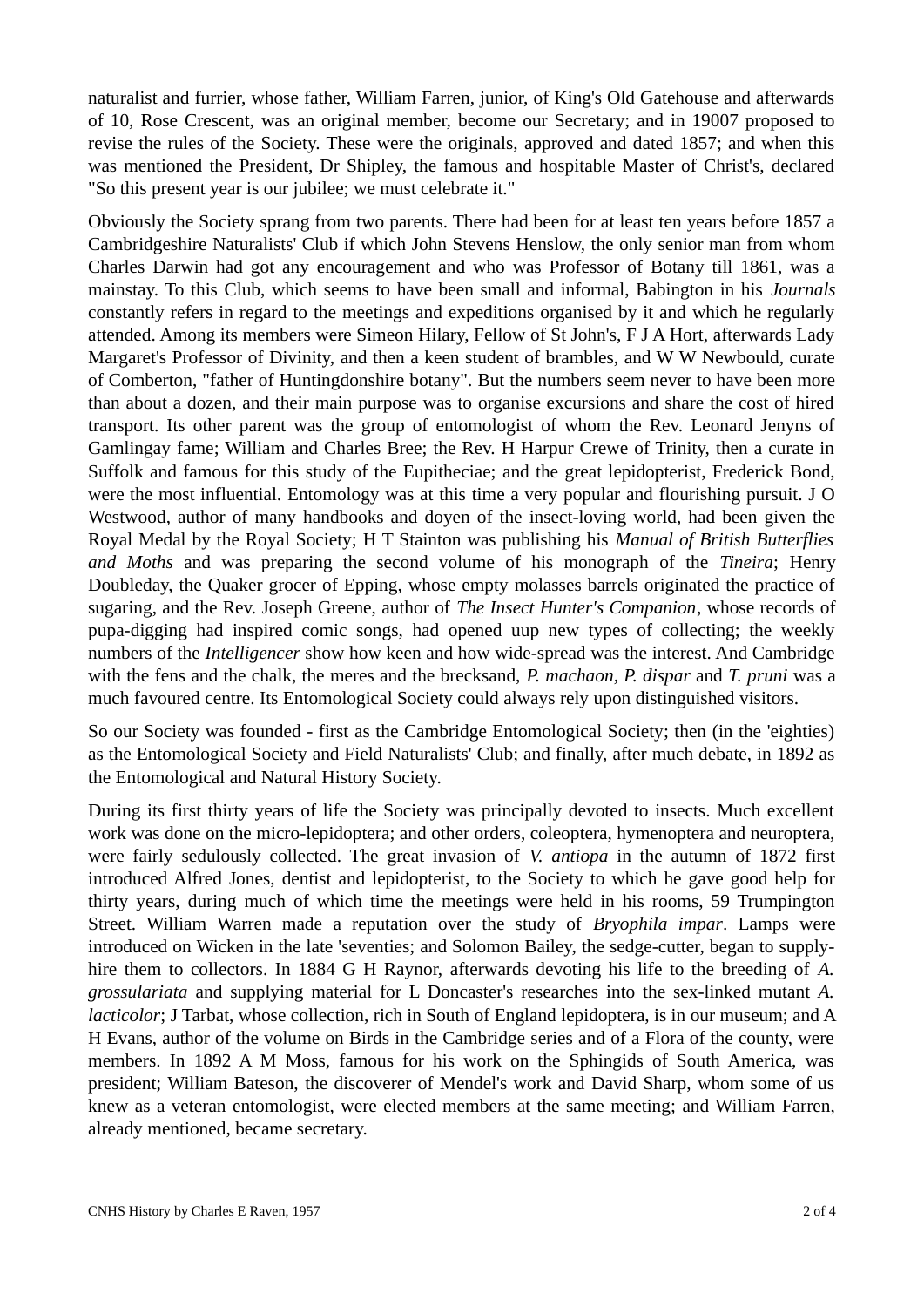Readers, or at least the older ones among them, will forgive me if I spend a few minutes in tribute to the man who first introduced me (as he did very many others) to the Society, who for a generation embodied its quality for us, and who, whether at its meetings or in his taxidermist's business in Regent Street, was always ready to give friendship and help, reminiscences and stores of knowledge to any potential field-naturalist. His long lean figure, his long nose and beard, his alert and smiling eyes and his unforgettable voice - these with his unique knowledge of the flora and fauna of East Anglia and his readiness to share all that he had with us - gave him a remarkable influence. His father, himself an admirable collector of lepidoptera, a rosarian, and I believe a professional photographer, had given him all the necessary technical training. In 1884-85 they had rented a cottage at Wicken and young William lived on the fen. In the 'nineties he started in business as a naturalist and taxidermist and began to study plumage-changes, the sterna and shoulder-girdles of birds and the trachea of male ducks. Early in the new century he became a pioneer of birdphotography and, like Herbert William Richmond of King's College, succeeded in getting admirable pictures of the stone-curlew. At this time he was taken out to Spain by Edwin S Montague and came back with first-rate material for lectures on the marismas of the Guadalquivir. Much of his work appeared in J E Marr and A E Shipley, *Cambridgeshire*, and in the volumes on the Natural History of Wicken Fen; many of his photographs in one of the most beautifully illustrated of bird books, the four volumes edited by F B Kirkman. For some years I hoped to persuade him to leave us a full story of his adventures; and it is a delight that in 1947 I was able to take him out to see his first waxwings feeding on berries off the Milton Road. It was to him more perhaps than to any other that the continuous growth of our Society and its expansion from insects to the whole range of zoological and botanical studies are principally due.

In the decade before the first world war the Society, now definitely the Cambridge Natural History Society, began to develop not only a large membership but a vigorous and well distributed influence. C G Lamb, David Sharp, G F Harmer and A E Shipley had been presidents. A C Haddon, A C Seward, L Doncaster, J Stanley Gardiner, J C F Fryer, G F Keynes, Hugh Scott and indeed most of the biologists and geneticists in residence were members; and Mendelism had given a new direction and a universal enthusiasm to their researches. None who remember the epic encounter between Bateson and Poulton, or who turn back to the correspondence columns of *Nature* will fail to realise how passionately the new findings on heredity had aroused the rival champions to *odium scientificum*.

It was indeed an exciting time for the field naturalist. In the previous generation his almost sole concern was with collecting; the Linnean emphasis upon taxonomy, and Huxley's concentration upon anatomy and physiology, had left almost no room for study of the living animal. The suggestion, recently revived among us by a historian of science, that all true science is of the laboratory and that the student of the living organism stands to the scientist as the novelist stands to the historian, did not sound so absurd at a time when there was still a widespread conviction that birds and beasts and even men were ultimately only robots, by-products of physics and chemistry, whose behaviour was of no real worth as a subject of serious study. But at the beginning of the century the tide had begun slowly but surely to turn, and though the gulf between the men of museums and the men of the open air was still wide, the liveliest minds in biology were already moving towards a denial of the antithesis, towards ecological and psychological problems and to that sense of wholeness which is now influencing every department from medicine to nuclear physics.

In our society the decade of genetics was broken by the war; and after it by the reaction against a too rigid determinism and an insistence on nurture and habit. The much-debated reception given to